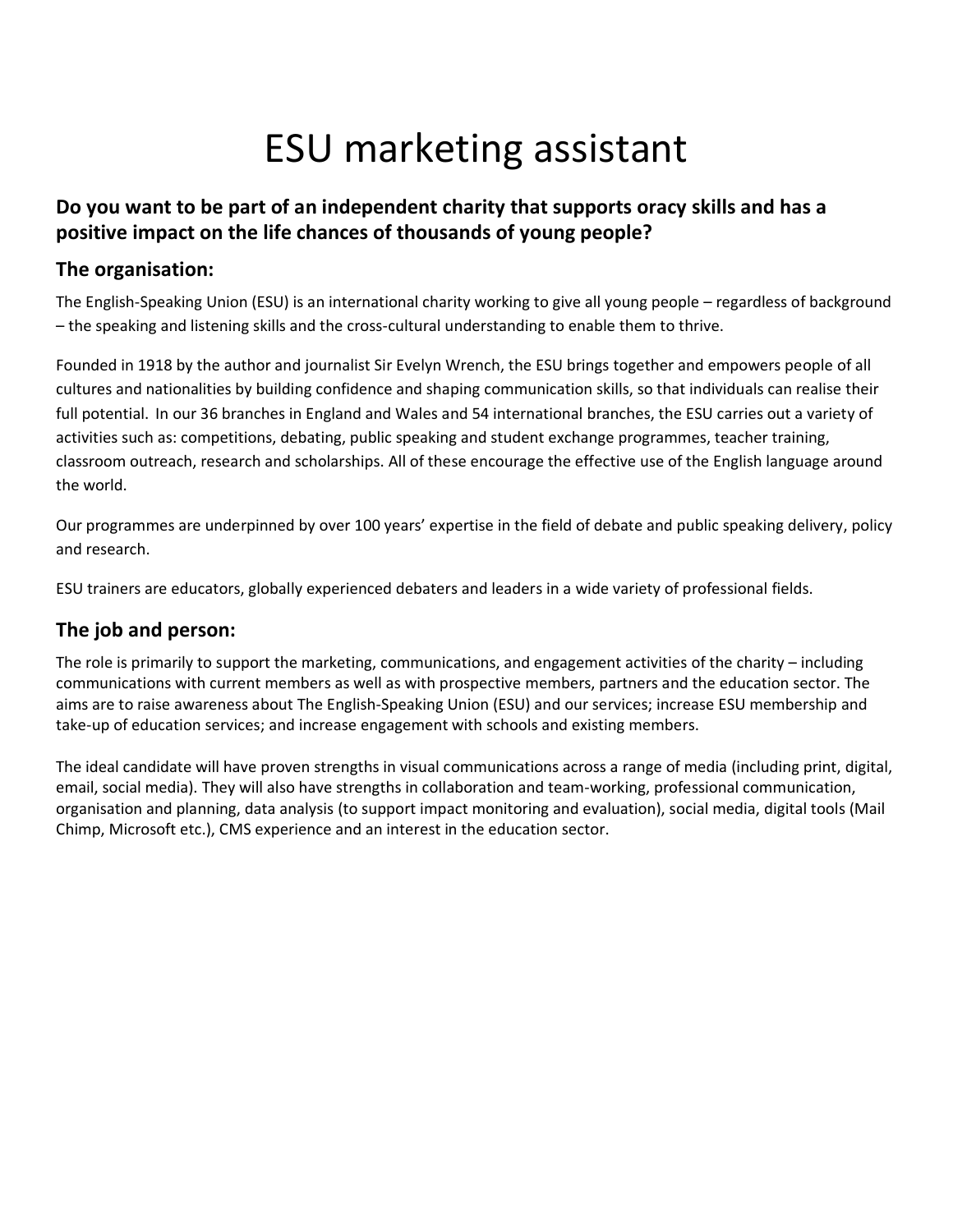# **Job description**

**Salary:** £21,000 - 23,000 FTE (plus pension) **Term:** Permanent (six month probation period) **Hours:** Full time (Hybrid working considered)

#### **Purpose of the role and main responsibilities:**

- Support the development and delivery of marketing campaigns for the education and engagement teams particularly focusing on raising awareness about ESU membership; educational courses, competitions and bespoke CPD, consultancy, volunteering, events and fundraising
- Support the running and development of the ESU website (WordPress) including adding and updating content; monitoring and moderating user-uploaded content (including blogs, files, comments, forum posts, group posts); activities to monitor and improve site traffic, SEO, user journeys and member engagement.
- Support email communications with schools, members and non-members including setting up, testing, scheduling, segmenting audiences, creating automated user journeys and reporting on bulk email campaigns.
- Support the running of ESU's live webinar programme including setting up webinars, managing registrations, creating reports, uploading recordings and resources to the ESU website.
- Play a leading role in developing ESU's use of social media creating content for Twitter, YouTube, Facebook, Instagram and LinkedIn; monitoring and reporting on reach/engagement; identifying relevant conversations, influencers, campaigns, awareness days, hashtags, groups; proposing and trialling new approaches/channels.
- Branding and formatting ESU materials to ensure consistency across the organisation including presentations, training materials, resources for schools, case studies, reports and other documents.
- Image editing sourcing appropriate images, resizing, adding to website/other materials.
- Support engagement within the ESU community including identification of potential bloggers/ ambassadors.
- General administrative tasks and other activities to support ESU's communications with internal and external audiences.
- Research channels for collaborations to increase brand awareness across various platforms.

The post will report to the Digital Lead and will also have opportunities to work with and learn from other members of the team – including events, membership and educational services.

**Please send your C.V along with a covering letter and completed application form to-[Catherine.croney@esu.org](mailto:Catherine.croney@esu.org)**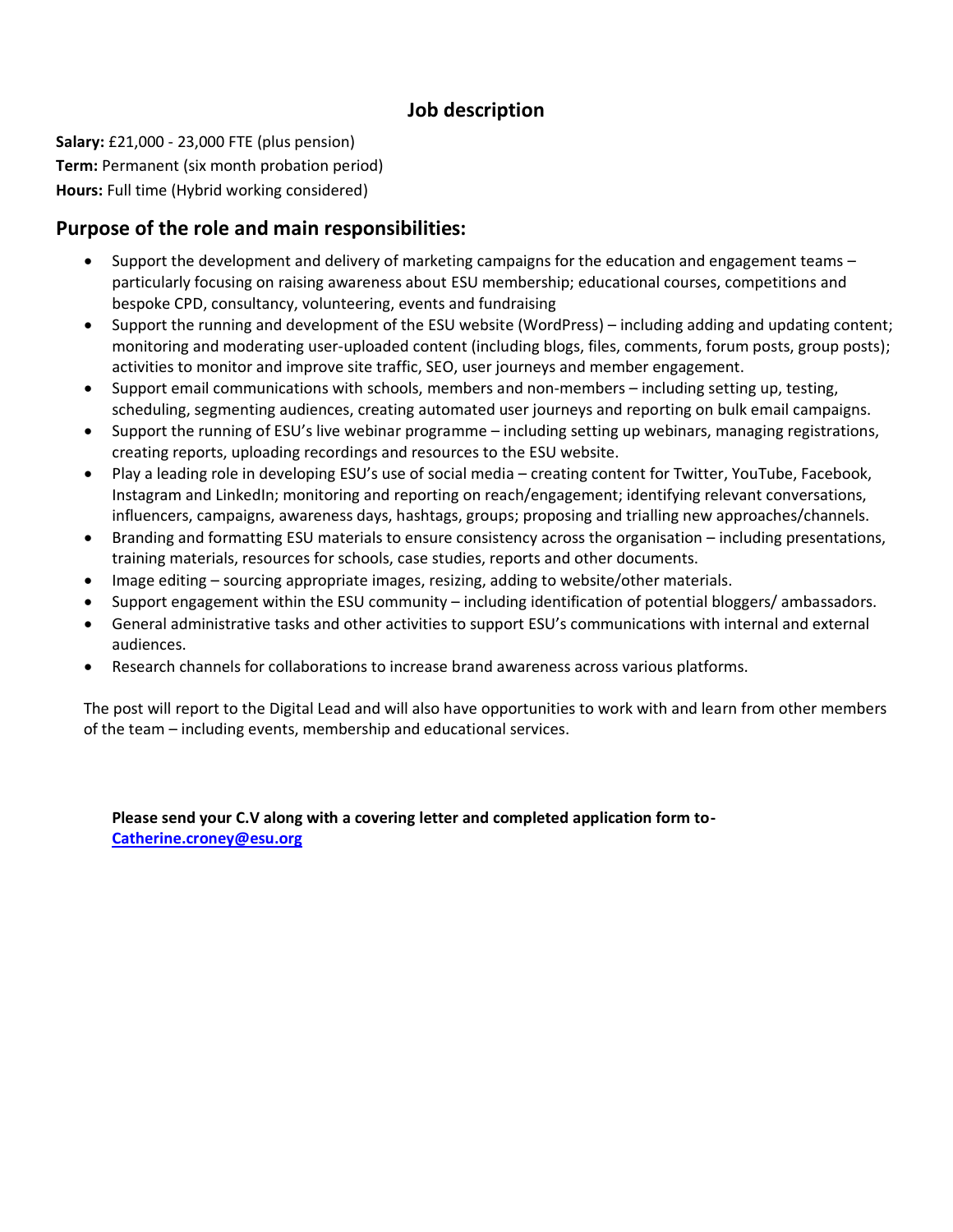# **Person specification**

# **Digital marketing assistant**

|                                                    | <b>Essential</b>                                                                                                                                                                                                                                                                                                                                                                                                                                                                                                                                                                                                 | <b>Desirable</b>                                                                                                                                                |
|----------------------------------------------------|------------------------------------------------------------------------------------------------------------------------------------------------------------------------------------------------------------------------------------------------------------------------------------------------------------------------------------------------------------------------------------------------------------------------------------------------------------------------------------------------------------------------------------------------------------------------------------------------------------------|-----------------------------------------------------------------------------------------------------------------------------------------------------------------|
| <b>Qualifications</b>                              | <b>GCSE</b> or equivalent English and maths<br>$\bullet$<br>Level 3 qualification or equivalent with focus on<br>$\bullet$<br>communication, media, digital marketing                                                                                                                                                                                                                                                                                                                                                                                                                                            | Design skills, including<br>knowledge of InDesign<br>and Adobe Photoshop<br>Basic film editing skills,<br>ideally in Adobe<br><b>Premiere Pro</b>               |
| <b>Previous</b><br>experience                      | Good knowledge of CMS, social media platforms,<br>email campaigns, Microsoft Office Suite                                                                                                                                                                                                                                                                                                                                                                                                                                                                                                                        | Google Analytics,<br>Canva<br>At least one year's<br>experience in a similar<br>role working with a<br>proven record of<br>success in digital<br>communications |
| <b>Knowledge</b><br>$\bullet$<br>and skills        | Experience of producing social and digital media<br>$\bullet$<br>content, and good understanding of what makes<br>an effective digital and social media presence<br>Ability to analyse, summarise and communicate<br>information in an easily accessible format, and<br>judge relevance to the organisation and target<br>audiences<br>Able to create compelling messaging for<br>campaigns and calls to action across digital and<br>social media channels, and tailor communications<br>to different target audiences<br>Experience of using website CMS to update<br>content<br>A strong understanding of SEO | Ability to analyse<br>information and data<br>to track impact of<br>campaigns, robust<br>monitoring and<br>evaluation skills                                    |
| <b>Personal</b><br>attributes and<br>circumstances | Ability to work independently, prioritise and<br>organise own workload and meet deadlines<br>Creative problem solver<br>$\bullet$<br>Excellent written and verbal communication skills<br>Ability to work effectively as part of a team and<br>$\bullet$<br>independently                                                                                                                                                                                                                                                                                                                                        |                                                                                                                                                                 |